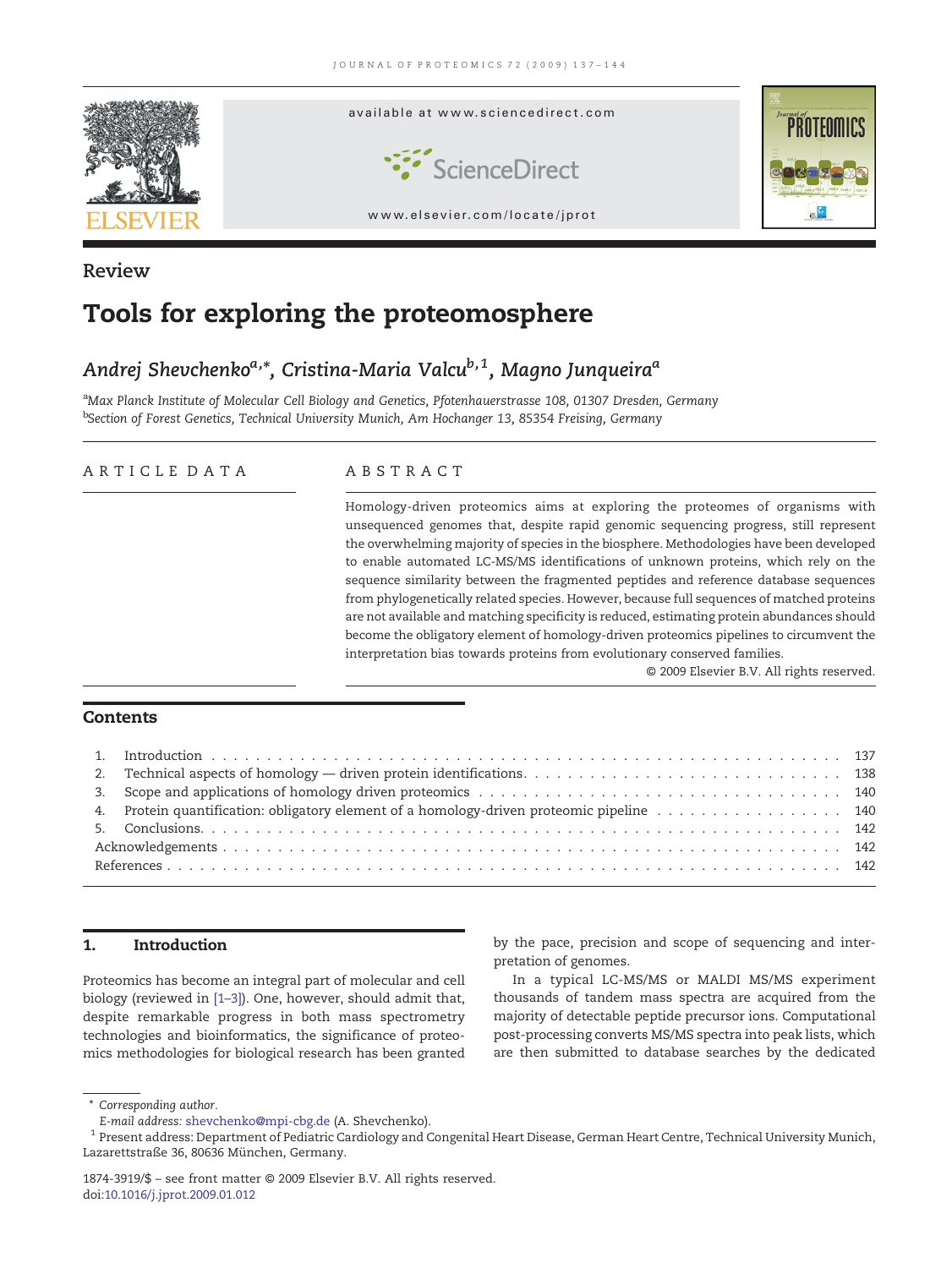<span id="page-1-0"></span>software (reviewed in [\[4](#page-6-0)–7]). Irrespectively of its algorithmic basis, the software fulfils two major functions: first, it provides a numerical estimate of the likeness of a particular MS/MS spectrum to its in silico representation computed from the database peptide sequence using empirical fragmentation models. Second, it evaluates their similarity in respect to random matches and, hence, computes the estimate of probability that this match is correct. Despite numerous algorithmic, statistical and bioinformatic limitations, this is an efficient and generic approach that underpins the majority of today's proteomics efforts.

We underscore that a typical database search does not really interpret the spectrum. Instead, it tentatively annotates the observed fragment ions and ultimately relies upon the scored similarity between the observed and predicted patterns. Not surprisingly, a very high specificity of spectrum-to-sequence correlation requires obeying stringent matching constraints. Any discrepancy between the actual and database sequences regardless, if it originates from an amino acid substitution, unexpected post-translational modification or peculiar fragmentation pathway,might deny the peptide identification completely. To produce a hit, the database search would then require more permissive (and, consequently, much less specific) error-tolerant searches. Therefore, conventional proteomics approaches favor the organisms for whom large and accurate database sequence resources or fully sequenced genome are available.

These organisms, however, are not even remotely representing the full biosphere complexity, while much can be learned by exploring a proteomosphere in its entirety. Indeed, classic biochemical and enzymological techniques help to purify and assay interesting activities regardless if the exact sequences of corresponding protein factors are known. The prospective lines of research include (yet, by far, are not limited to) the adaptation mechanisms in animals and plants; infection of plants by viruses and pests; exploring venoms and natural biofluids as a source of pharmacologically important enzymes and proteinous bioregulators, among others.

Challenges and expected benefits of expanding the organismal scope of proteomics have been debated [8–[10\]](#page-6-0). Rapid increase in size and organismal representation of sequence databases suggested that a sizable number of proteins from any free living species should be identifiable on the basis of their similarity to already known protein sequences. Although much has been accomplished in both technology developments and applications, new challenges have emerged. In this review, we would like to re-access the achievements and challenges of the homology- driven proteomics and discuss possible instrumentation and bioinformatic solutions.

#### 2. Technical aspects of homology — driven protein identifications

A typical scenario in homology-driven proteomics considers the identification of unknown (i.e. not present in a database) proteins, assuming that a database resource contains distantly homologous protein sequences from phylogenetically related species. Therefore, the analysis more commonly hits a family of homologous proteins in several species, rather than a unique protein.

Homologous proteins are identified by tandem mass spectrometry via several data mining strategies (reviewed in [\[11\]](#page-6-0)) (Fig. 1).

If the analyzed protein belongs to a conserved protein family, it is likely to comprise several peptides that are fully identical to reference sequences in a database. Its crossspecies identification does not differ from the identification of known (i.e. present in a database) proteins by conventional (stringent) searching means, albeit the achieved sequence coverage might be compromised. The more peptides are sequenced in MS/MS experiments, the larger dissimilarity to the reference proteins can be tolerated, while protein assignments would be gradually deviating from the specific protein hit to a larger protein class sharing only a few identical peptide sequences.

If specifically requested, several conventional algorithms can also tolerate a single amino acid mismatch within the compared peptide sequences or disregard the enzyme cleavage specificity (Fig. 1). Protein identification still proceeds with uninterpreted MS/MS spectra. However, because of alleviated matching specificity constraints, the search space dramatically increases and lengthens database searches. Moreover, maintaining the same false discovery rate requires to employ higher confidence thresholds, which concomitantly increases the false negative rate.

The concept of sequence tag searches (Fig. 1) assumes that a single mismatched piece of peptide sequence (regardless of its length) is adjacent to the N- or C-terminus of the analyzed peptide, while the rest of its sequence is identical to the peptide in a database. A peptide sequence tag – a sequence stretch of, typically, 2 to 4 amino acid residues – could be deduced from the MS/MS spectrum and, together with m/z of the corresponding fragment ions, employed in error-tolerant searches [\[12\].](#page-6-0) One part of the tag – either the sequence itself or one of the two flanking m/z values – is allowed to mismatch.



Fig. 1 – Matching peptide sequences in homology-driven proteomics. The choice of optimal identification algorithm depends on the similarity between analyzed and reference proteins, as well as the quality of available MS/MS spectra. X symbol stands for any amino acid residue. The local dissimilarity regions are boxed.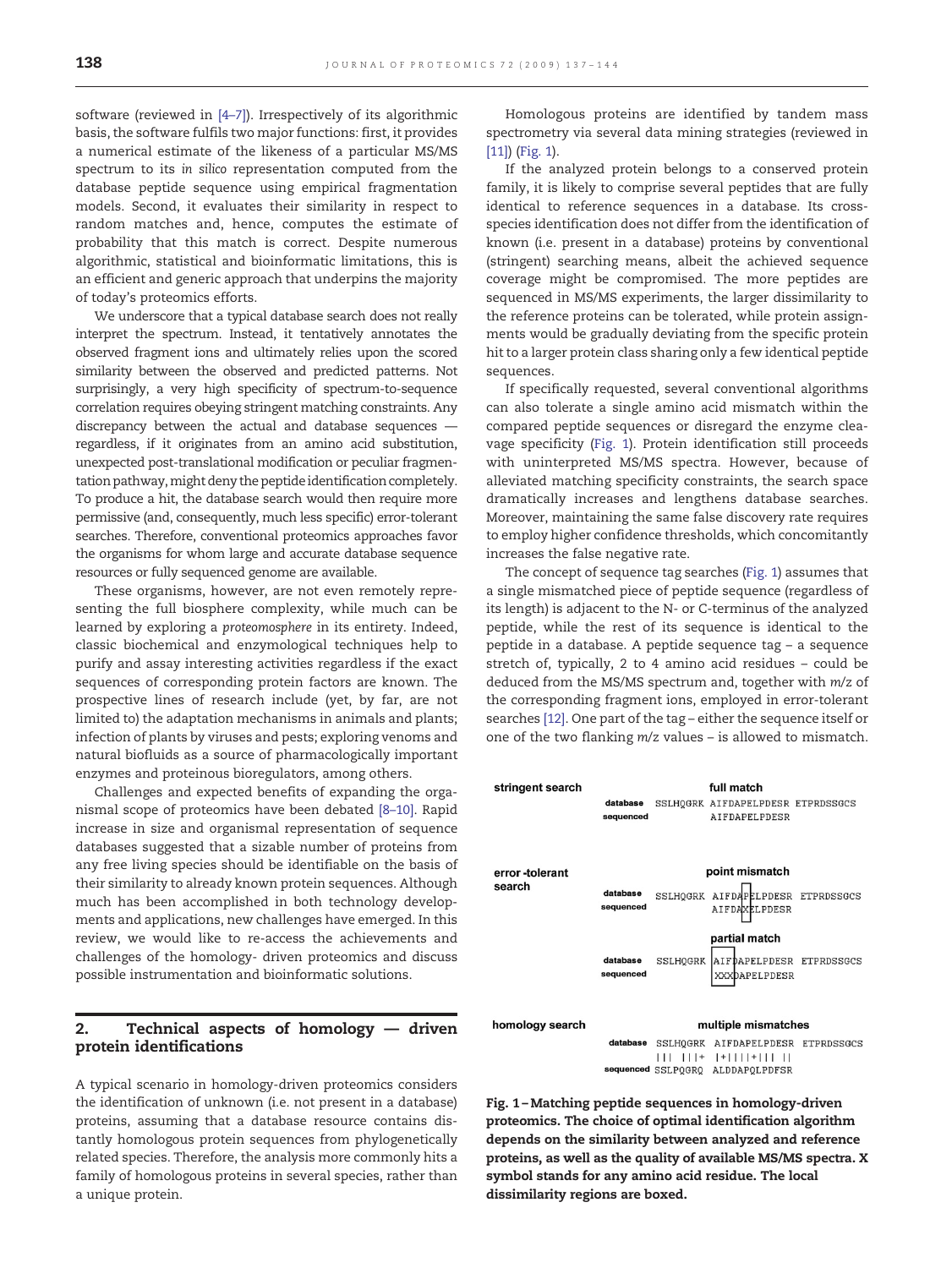Therefore, error-tolerant searches typically produce large hit lists requiring mandatory manual inspection. The search specificity could be improved and manual inspection alleviated, if hit lists of multiple error-tolerant searches with several sequence tags produced from each of the fragmented peptides are combined and evaluated together using a dedicated statistical model [\[13\]](#page-6-0). It is also possible to automatically deduce tags and submit them to database searches [\[14,15\].](#page-6-0) Compared to a single amino acid residue mismatch, sequence tag searches are far more permissive, although they do require that matched peptides share a sizable piece of identical sequence. Importantly, it is usually straightforward to retrieve short sequence stretches even from marginal quality MS/MS spectra, which are not amenable to accurate de novo interpretation. This improves the sensitivity and sequence coverage of the analysis because it encompasses more spectra of diverse quality. However, sequence tag searches are not much used in homology-driven proteomics, probably because no integrated software is available that could cover all aspects of the protein identification pipeline starting from generating tags till estimating the confidence of database searching hits despite algorithmic solutions have been developed for each of its individual elements.

Alignments of full length sequences of analyzed peptides with reference sequences could tolerate multiple mismatches and sequence stretches identical between the two compared peptides can be short and scattered along the peptide backbone [\[16\]](#page-6-0) ([Fig. 1](#page-1-0)). Yet, it is not straightforward to obtain sequences amenable for such comparison. Despite high mass accuracy and mass resolution of instruments [\[17\]](#page-6-0) that advance spectra interpretation algorithms [18–[20\]](#page-6-0), de novo sequencing still represents a considerable challenge. Tandem mass spectra are reflecting sequences of fragmented peptides, rather than not representing them accurately and completely and certain m/z regions are devoid of useful fragments. It is often possible to retrieve a few pieces of peptide sequence out of any MS/MS spectrum (reviewed in [\[10,21\]](#page-6-0)), yet they are usually ambiguous and composed of intermingling correct and false stretches. Therefore, de novo interpretation typically yields a number of sequence candidates (rather than a single unique sequence), which are usually short (10–15 amino acid residues), redundant, degenerate and partially incorrect [\[22,23\].](#page-6-0) Their relative location at the backbone of analyzed protein is not known and, furthermore, peptides sequenced in the same experiment might originate from different proteins. Although algorithms for aligning protein sequences and registering their homology have been perfected by bionformatics over decades [\[24,25\],](#page-6-0) peptide sequence candidate produced by automated de novo interpretation of MS/MS spectra cannot be fed to BLAST or FASTA engines directly without compromising search specificity. Several database searching tools, which handle large numbers of de novo sequence candidates have been developed [\[26](#page-6-0)–29]. Some of them are web-accessible, like (MS BLAST) [\[16,30\]](#page-6-0) or FASTS [\[29\],](#page-6-0) or are now available as a part of commercial software packages (ProBLAST from Applied Biosystems [\[31\];](#page-6-0) MS BLAST option in BioTools from Bruker Daltonics).

Sequence similarity searches employ peptide sequence candidates (rather than raw MS/MS spectra) and are not influenced directly by the instrument type. It is only important

that sequence predictions are reasonably accurate (although several sequence variants per each interpreted spectrum are allowed) and de novo sequencing output is formatted into a query string according to a few simple conventions. Large search queries are allowed: while they could contain candidate sequences deduced from an unlimited number of interpreted spectra, their full sizes are limited by 150,000 amino acid resides in total, which is roughly equivalent to a BLAST search with 16.5 MDa protein chimera [\[30\].](#page-6-0) Therefore, it has become technically possible to combine automated sequence similarity searches with sensitive LC-MS/MS analysis, which used to produce thousands of MS/MS spectra per each run. Now it might be also practical to subject all acquired spectra to de novo interpretation: besides sequence similarity searches, de novo sequencing also assists in validating "conventional" peptide hits having marginal statistical confidence [\[32,33\]](#page-6-0).

However, we see several reasons why "full de novo sequencing" approach, if taken carelessly, might be misleading.

One of the most common concerns is that poor quality MS/ MS spectra might yield fully incorrect interpretations and, to control the false positive rate, such spectra should be removed prior to database searches by some quality filter [\[34,35\]](#page-6-0). This, however, appears to be less of a danger. Any de novo sequencing software offers an arbitrary quality score, which reflects the confidence of produced sequence candidates. Using computational experiments with simulated spectra datasets, it is relatively straightforward to determine arbitrary cut-off scores, below which the produced sequences have almost no chance of hitting correct target proteins in errortolerant alignments (although even very high de novo quality scores do not guarantee that this peptide(s) will produce a hit). Hence, unreliable sequence candidates could be sorted out based on their arbitrary de novo confidence and, if necessary, added back to the search query later to increase the sequence coverage of already made confident hits or to consider a few more marginal alignments.

Second, by far more serious, concern relates to the reduced matching specificity of sequence similarity searches. A large fraction of MS/MS spectra acquired in a typical LC-MS/MS run under automated data-dependent control could be directly attributed to peptides originating from background proteins trypsin, human keratins, cell medium components, etc and even more of them could be matched via error-tolerant searches [\[36,37\].](#page-6-0) While peptides from background proteins do not harm conventional protein identifications, they strongly affect sequence similarity searches by hitting a very large number of totally unrelated proteins to which they might bear some local similarity. For example, trypsin autolysis products used to hit a multitude of serine proteases of diverse functional specificity and species of origin. Because of low complexity sequence stretches, keratin peptides could match almost any protein in a database with varying degree of statistical confidence. We note that conventional database searches, performed prior to de novo interpretation of spectra only remove a relatively small fraction of background spectra [\[36\]](#page-6-0) with little effect on sequence similarity hit lists.

As a practical solution, it was proposed to subtract such MS/MS spectra by comparing them to a library of nonannotated background spectra, compiled from control and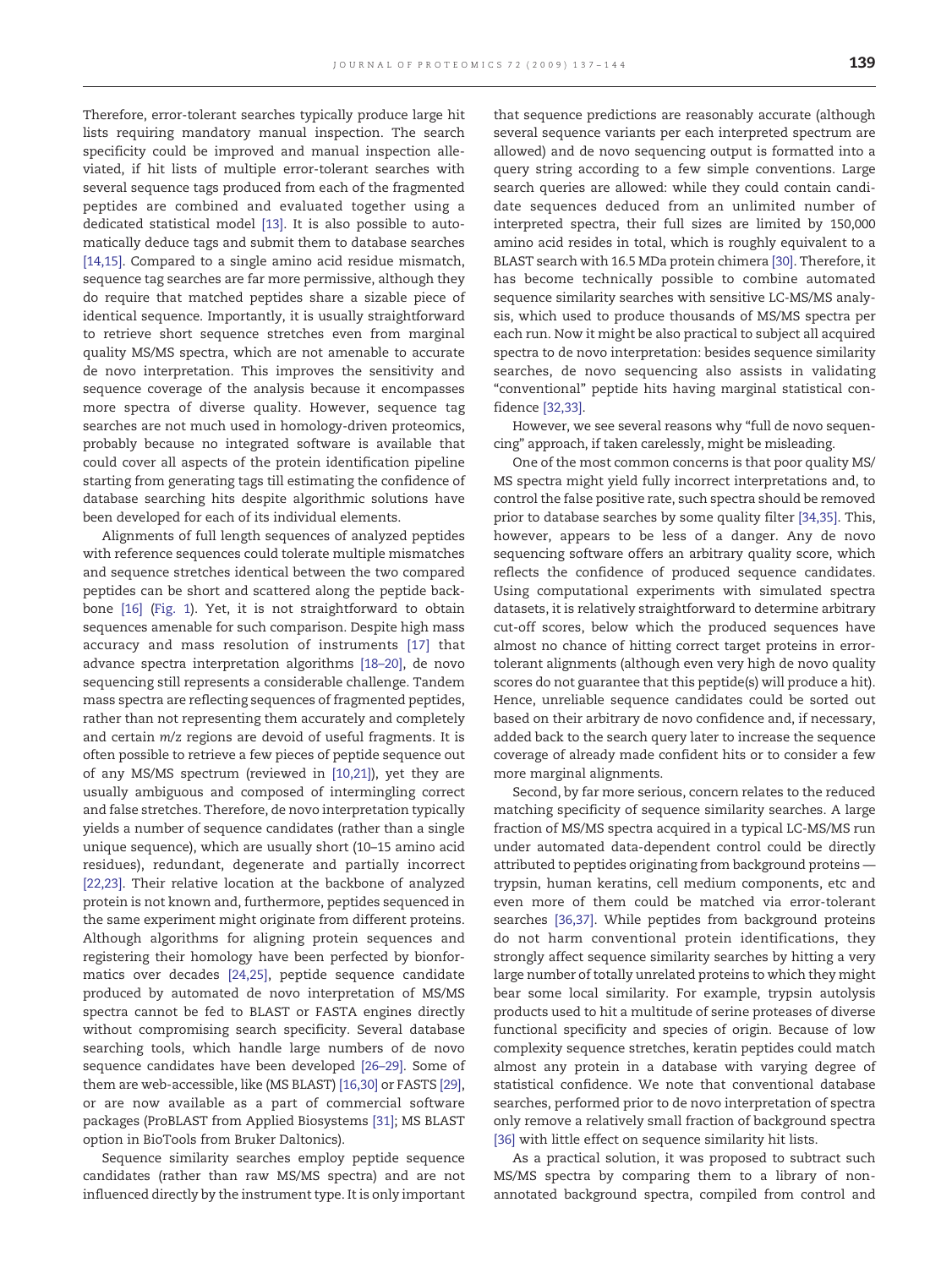blank LC-MS/MS runs [\[36,38\]](#page-6-0). Spectra screening software is available as a stand-alone application, or at the public web server [\[30\].](#page-6-0) Depending on the relative abundances of background and target precursors, filtering removes up to a half of the total number of acquired MS/MS spectra, while no high quality spectra originating from bona fide target proteins are lost. Importantly, filtering does not rely on sequence database resources and exactly the same algorithm equally applies for processing spectral datasets acquired from known or unknown proteins [\[36\]](#page-6-0).

We underscore that sequence similarity searches tolerate the compromised accuracy of candidate sequences and therefore no chemical modification of peptides that support de novo interpretations [39–[44\]](#page-6-0) is required in most cases. Therefore, the same data acquisition and sample processing routines could be employed at the uncompromised detection sensitivity, regardless if the analyzed sample might contain known or unknown proteins. For most efficient analysis, multiple datamining routines could be combined into a "layered" proteomics pipeline, which supports flexible manipulation with individual MS/MS spectra [\[28,30\].](#page-6-0)

Taken together, it is reasonable to assume that major technical issues in homology-driven protein identifications have now been addressed. Convenient workable software solutions for data pre-processing, de novo sequencing and sequence-similarity searches are available and could be integrated into automated proteomics pipelines supporting any instrument type with adequate MS/MS capabilities.

#### 3. Scope and applications of homology driven proteomics

The success rate of cross-species identifications depends on three major factors: first, on the phylogenetic distance between the analyzed and the reference organism(s); on the proteome coverage of the reference organism in a database and on the number of peptides sequenced from the analyzed protein. Computational modeling suggested that, using a dataset of 10 to 15 de novo sequenced peptides, sequence similarity searches should be able to match 50 to 60% of proteins having at least 50% of the sequence identity with the reference proteins [\[45\]](#page-7-0). Furthermore, because of relatively small phylogenetic divergence between individual species and availability of several completed genomes, it should be possible to identify  $>75%$  of proteins within mammalian and plant kingdoms on the proteome -wide scale [\[45,46\]](#page-7-0). LC-MS/MS sequencing of 10 to 20 precursors is usually unproblematic if the target protein is present at the low picomole level and therefore the above estimates of proteome coverage scope are certainly within the practical reach.

We note, however, that in phylogeneticaly distant species the similarity of protein sequences does not necessarily imply their functional similarity. Therefore, using homology- driven protein identifications for ontology annotations of corresponding protein products should be performed with great caution [\[47,48\].](#page-7-0)

There are numerous examples of successful application of sequence-similarity identifications in plant and animal biology, microbiology, toxicology, environmental studies, to mention just a few areas (reviewed in [49–[51\]](#page-7-0)). Whereas most abundant proteins typically come from conserved protein families and are readily identified by conventional searches, in our experience sequence similarity searches usually add more than 25% of new identifications [\[46,52](#page-7-0)–58]. By matching more peptides, sequence-similarity searches increase the sequence coverage and identification confidence of hits made by conventional searches, which is helpful in distinguishing protein isoforms and/or individual members of protein families.

Among wild-bred species pronounced polymorphism of protein sequences occurs [\[59\]](#page-7-0). Even in a digest of the same protein spot, it is not uncommon to detect several sequence variants of the same tryptic peptide, which differ by a single amino acid between themselves and between the database reference sequence (see, for example [\[55\]\)](#page-7-0). Although polymorphism effectively precludes their identification by conventional database searching means, registering sequence commonalities by error-tolerant searches is usually unproblematic.

In conclusion, we note that the progress in EST and genomic sequencing enhances the scope and practical usability of homology-driven proteomics, rather than making it redundant and obsolete. First, since novel reference genomes appear from previously underrepresented phylogenetic kingdoms, more and more species and classes become amenable to proteomic characterization [\[9\]](#page-6-0). Second, homology-driven proteomics effectively bridges reference genome sequences with the natural sequence variability of wild living species.

#### 4. Protein quantification: obligatory element of a homology-driven proteomic pipeline

Identification confidence is not directly affected by the available protein quantity and several database search engines disregard the actual abundance of precursor and/or fragment ions, solely operating with normalized peak intensities. While analyzing protein mixtures, we also presume that expert consideration of physico-chemical properties of proteins and fine tuning data acquisition and database searching settings will result in adequate protein representation in the hit lists. If necessary, relative quantities of individual protein components could be estimated using the abundances of matched peptide precursors or by MS/MS spectral counts or related indices (reviewed in [\[1,60](#page-5-0)–62]).

This, however, is only true if complete sequences of analyzed proteins are present in a database. In a mixture of known and unknown proteins conventional searches will only identify the former, despite the latter protein might constitute the major component. In the case of stringent searches, higher abundance of precursor peaks typically translates into a better quality of corresponding MS/MS spectra and they are more often matched, rather than falsely mismatched. However, if the analysis identifies a protein with unknown sequence by a few matched peptides, it is quite common that several high quality spectra still remain unmatched. It is not possible to tell if they originate from an uncovered piece of sequence of the already identified protein, or they indicate that major protein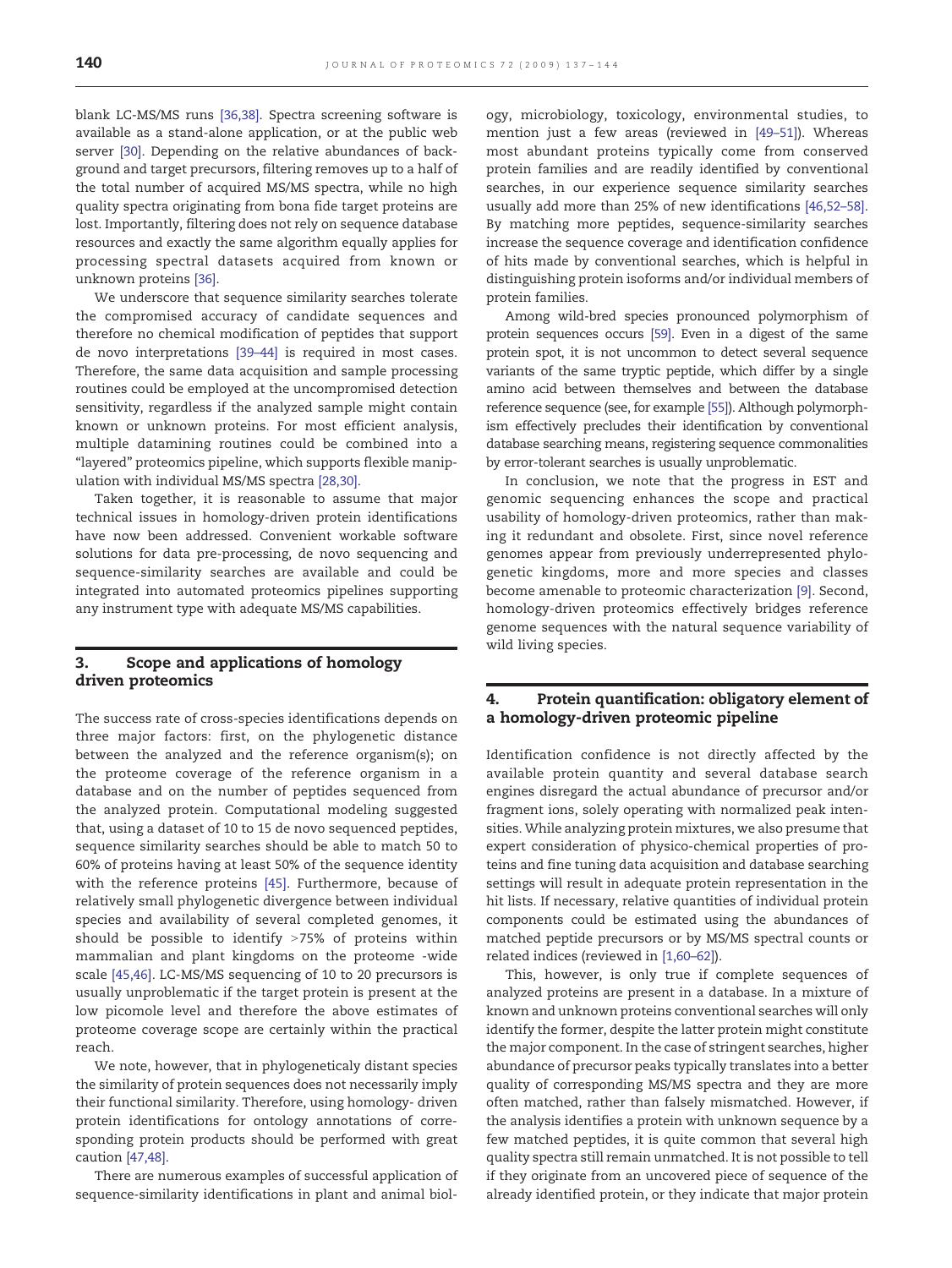<span id="page-4-0"></span>

| Table 1 – Proteins identified in a spot from Fagus sylvatica by MASCOT and MS BLAST searches |                                                                |                              |                |                    |                            |                         |                |                    |                    |  |  |
|----------------------------------------------------------------------------------------------|----------------------------------------------------------------|------------------------------|----------------|--------------------|----------------------------|-------------------------|----------------|--------------------|--------------------|--|--|
|                                                                                              | Protein                                                        | Accession                    |                |                    | MASCOT search <sup>*</sup> |                         |                |                    | MS BLAST search    |  |  |
|                                                                                              |                                                                | no.                          | Total<br>Score | Matched<br>spectra | Unique<br>peptides         | Sequence<br>coverage, % | Total<br>Score | Matched<br>spectra | Unique<br>peptides |  |  |
| <b>GTM</b>                                                                                   | $\gamma$ tocopherol methyltransferase                          | AAX63740                     | 160            | $\overline{4}$     | $\overline{4}$             | 13                      |                |                    |                    |  |  |
| Pdx                                                                                          | Pyridoxine biosynthesis protein                                | NP 195761                    | 110            | $\overline{2}$     | $\overline{2}$             | 8                       | 82             | 4                  | 1                  |  |  |
| <b>LHCP</b>                                                                                  | Light harvesting chlorophyll<br>a/b binding protein            | CAA48410                     | 73             | $\overline{2}$     | $\overline{2}$             | 8                       |                |                    |                    |  |  |
| <b>USP</b><br><b>RBP</b>                                                                     | Universal stress protein (USP)<br>Putative RNA binding protein | <b>BAA97516</b><br>NP 181084 | 68             |                    |                            | 4                       | 269            | 18                 | 4                  |  |  |

⁎Searches were performed against NCBI; 1 missed cleavage; mass tolerance: precursor ions: 10 ppm; fragment ions: 0.6 Da; fixed modifications: carbamidomethyl (C); variable modifications: acetyl (N-terminal), oxidation (M), phosphorylation (S,T,Y).

component(s) remain unidentified by all database searching means.

The case study presented below exemplifies the problem severity. The abundance of a silver-stained spot with apparent MW of 38.1 kDa and pI 5.42 visualized on a two-dimensional gel of the protein extract from leaves of the European beech Fagus sylvatica was decreased upon infecting the tree with root pathogen Phytophthora citricola. The corresponding spots isolated from control and infected plants were excised from the gels, digested with trypsin and analyzed by LC-MS/MS on a hybrid LTQ Orbitrap mass spectrometer. MASCOT searches produced four confident cross-species hits (Table 1), while homology-driven proteomics pipeline [\[30\]](#page-6-0) additionally identified an RNA binding protein based on its homology to known Arabidopsis thaliana and Oryza sativa proteins (Fig. 2).

There is no robust methodology to determine the abundance of proteins in a mixture without internal standards [\[63,64\].](#page-7-0) Therefore we further followed the idea of Silva et al [\[65\]](#page-7-0) and, solely as a ballpark estimate, inferred the relative amounts of proteins from the normalized intensities of most abundant precursors matched to correspondent sequences ([Fig. 3](#page-5-0)). According to our estimate, RNA binding protein – only identified by MS BLAST searches – represented a major component of the spot, which was further supported by a large difference in MS/ MS spectra count indices, which was 4.5 for peptides from RNA binding protein compared to 1 for peptides from other proteins identified in the spot digest. Its abundance dropped following the pathogen infection and is probably responsible for the apparent decrease in the spot intensity, despite the abundance of other minor components increased [\(Fig. 3\)](#page-5-0).

|                   |                                    | Control plant                                   |       | Infected plant                      |                                        |                                              |    |  |  |  |
|-------------------|------------------------------------|-------------------------------------------------|-------|-------------------------------------|----------------------------------------|----------------------------------------------|----|--|--|--|
| Protein           | RNA-binding protein cp33, putative |                                                 |       |                                     | Protein similar to RNA-binding protein |                                              |    |  |  |  |
| Species/Accession | Oryza sativa / EAZ31815            |                                                 |       |                                     |                                        | Arabidopsis thaliana / NP 181084             |    |  |  |  |
|                   | Total Score: 214                   |                                                 |       |                                     | Total Score: 269                       |                                              |    |  |  |  |
| m/z               |                                    | High scoring segment pairs                      | Score | High scoring segment pairs<br>Score |                                        |                                              |    |  |  |  |
| 961.970           | Ouery:                             | 3826 TNEEAEAALSALDGK 3840<br>T EEAEAAL LDGK     | 77    |                                     |                                        |                                              |    |  |  |  |
|                   | Sbict:                             | 166 TKEEAEAALTELDGK 180                         |       |                                     |                                        |                                              |    |  |  |  |
| 1253.095          | Query:                             | 4820 VSFATNEEAEAAL 4832<br><b>VSF T EEAEAAL</b> | 73    | Ouery:                              |                                        | 5962 VSFATNEEAEAAL 5974<br>VSFAT EEAE A+     | 66 |  |  |  |
|                   | Sbict:                             | 162 VSFGTKEEAEAAL 174                           |       | Sbict:                              |                                        | 241 VSFATREEAENAI 253                        |    |  |  |  |
| 1021.990          | Query:                             | 4272 TMESAEEAQAVVEK 4285<br>AEEA A VEK<br>TM    | 66    | Query:                              |                                        | 4605 VTMESAEEAQAVLDK 4619<br>VTM S EEAOA +DK | 81 |  |  |  |
|                   | Sbjct:                             | 69 TMATAEEAAAAVEK 82                            |       | Sbjct:                              |                                        | 140 VTMASGEEAOAAIDK 154                      |    |  |  |  |
| 954.025           |                                    |                                                 |       | Query:                              |                                        | 6198 NLPWSMSV 6205<br>NLPWSMSV               | 64 |  |  |  |
|                   |                                    |                                                 |       | Sbict:                              |                                        | 101 NLPWSMSV 108                             |    |  |  |  |
| 821.445           |                                    |                                                 |       | Query:                              |                                        | 1702 BHRLYVVNTAWXVR 1715<br>+H LYV N AW R    | 58 |  |  |  |
|                   |                                    |                                                 |       | Sbict:                              |                                        | 193 RHKLYVSNLAWKAR 206                       |    |  |  |  |

Fig. 2 – Identification of RNA binding protein in the same spots that were excised from control and treatment gels by LC-MS/MS, automated de novo sequencing and MS BLAST search. Scores were assigned to corresponding high scoring segment pairs (HSPs) by the BLAST engine.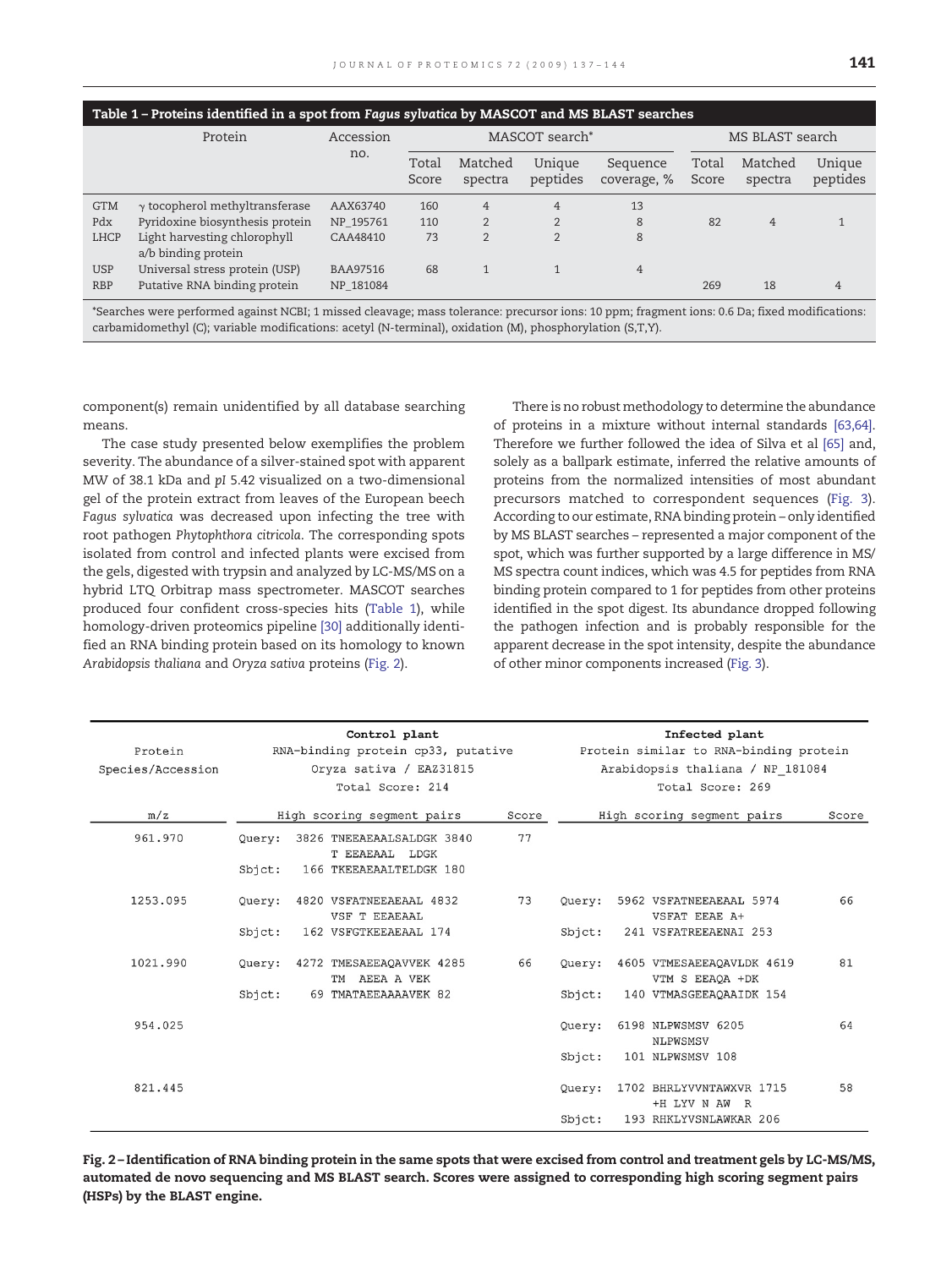<span id="page-5-0"></span>

Fig. 3 – Differences in the relative abundance of five protein components identified in the silver stained spot (designated with the pointer at the inset images) in protein extracts of control and infected plants. Full protein names are provided in [Table 1.](#page-4-0)

Hence, even qualitative interpretation of the LC-MS/MS analysis ultimately requires to determine if it identified the major component(s) in the sample, or only minor, yet relatively conserved proteins were hit. In our experience, this is the most serious bottleneck of the current homologydriven proteomics efforts. Effectively, it requires quantifying proteins with unknown sequences and relating most abundant, yet unmatched, precursors to identified components. Although it might be impossible to offer a generic solution, we could think of several empirical approaches partially addressing these issues. For example, quantitative comparison of peptide profiles acquired in several independent experiments might reveal coherent changes in abundances of certain precursor peaks [\[66\]](#page-7-0), irrespectively if they have (or have not) been matched to identified proteins. Alternatively, large species-specific libraries of non-annotated reference MS/MS spectra could be composed by the systematic analysis of samples with known content and used for identifying newly acquired spectra independently of sequence database resources [\[36,38,67,68\]](#page-6-0).

### 5. Conclusions

Homology-driven proteomics is a mature field that enjoys steady expansion of its application scope. By inferring identities of unknown proteins, it provides insight into the molecular mechanisms of complex biological phenomena that were previously addressed by descriptive phenomenological approaches. It has become possible to determine the representative molecular composition of proteomes of biological fluids, tissues or organs obtained from a multitude of free-living species and quantify their dynamic response to a variety of endogenous or environmental stimuli. The techniques supporting sequence similarity identifications are generic and can be incorporated into any proteomics pipeline. We anticipate that, in meantime, sequence similarity identifications should become routine and commonly used by proteomics laboratories studying organisms with unknown genomes and/or wild-bred species. The reviewing policies might request the obligatory use of both stringent and error-tolerant searches as a prerequisite of adequate representation of the reported proteome composition.

It has also become obvious that homology driven protein assignments should be supported with some quantitative evidence, since sequence-similarity interpretations are inherently biased towards matching known or most conserved proteins. On the positive side, massive efforts in developing label-free quantifications methods are on-going and corresponding software algorithms for unbiased extraction of precursor intensities will be of considerable value for validating homology-driven identifications.

Despite apparent significance of homology-driven proteomics for pharmacological, environmental, conservational, agricultural, among many other fields of biological science, there might be some less explored, yet intriguing opportunities. In particular, it seems exciting to build a tighter alliance with developmental and evolutionary biology. In our (may be, somewhat biased) opinion these fields "stagnate" within the realm of established model organisms amenable to genetic manipulations. Yet, it is conceivable that studying the cellular molecular machinery on a wider organismal scope might dramatically improve our understanding of the evolution and adaptation mechanisms.

#### Acknowledgements

Application field of homology-driven proteomics is large and diverse and, because of the space constraints, the review could not encompass all essential work in the field. We therefore sincerely apologize for not being able to cite and discuss many important contributions of our colleagues. We are grateful to members of Shevchenko laboratory their support and stimulating discussions. This work was, in part, supported by NIH NIGMS grant 1R01GM070986-01A1 to A.S.

#### REFERENCES

- [1] Cox J, Mann M. Is proteomics the new genomics? Cell 2007;130:395–8.
- [2] Domon B, Aebersold R. Mass spectrometry and protein analysis. Science 2006;312:212–7.
- Aebersold R, Mann M. Mass spectrometry-based proteomics. Nature 2003;422:198–207.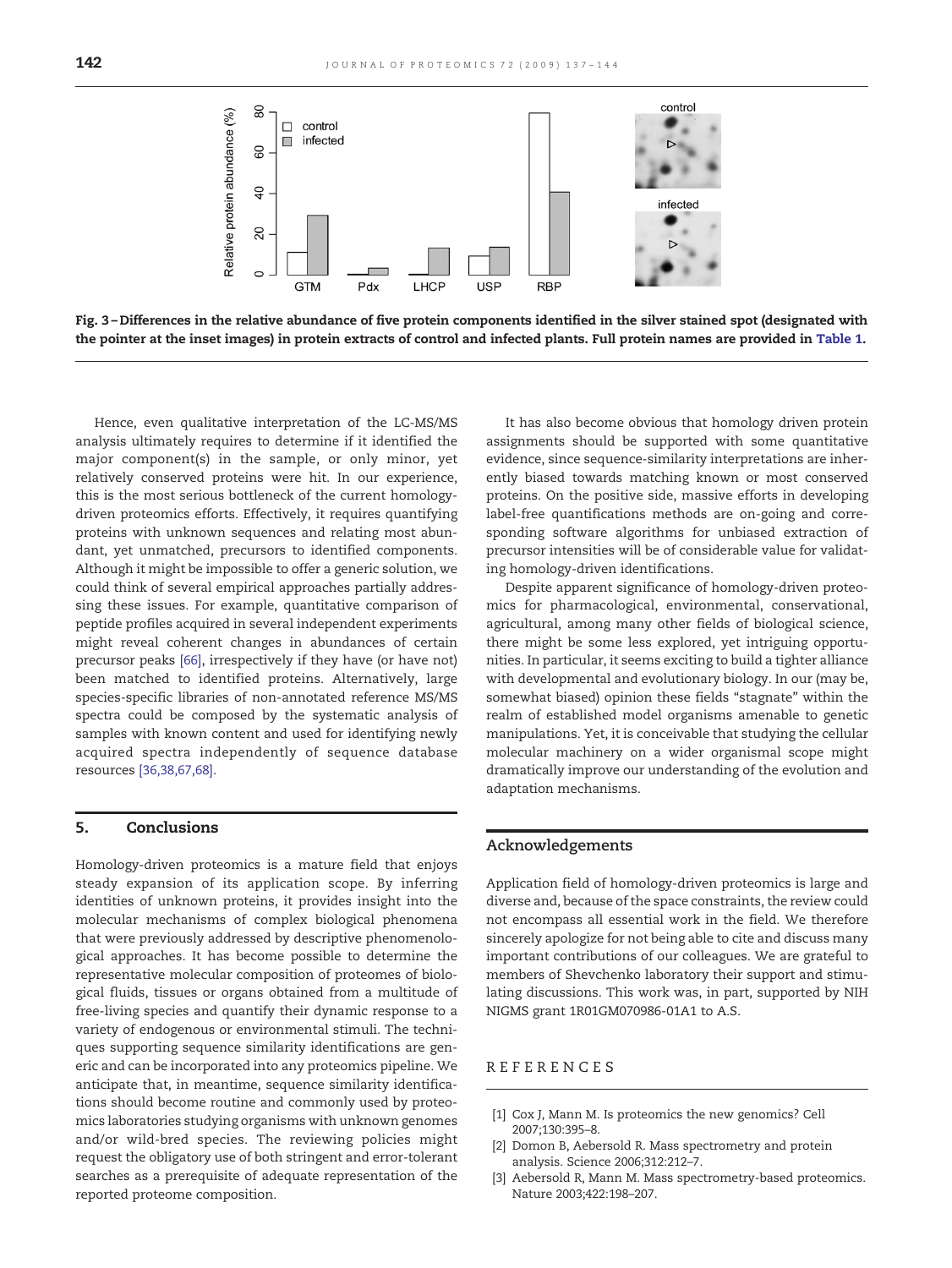- <span id="page-6-0"></span>[4] Shadforth I, Crowther D, Bessant C. Protein and peptide identification algorithms using MS for use in high-throughput, automated pipelines. Proteomics 2005;5:4082–95.
- [5] Hernandez P, Muller M, Appel RD. Automated protein identification by tandem mass spectrometry: issues and strategies. Mass Spectrom Rev 2006;25:235–54.
- [6] Nesvizhskii AI. Protein identification by tandem mass spectrometry and sequence database searching. Methods Mol Biol 2007;367:87–119.
- [7] Palagi PM, Hernandez P, Walther D, Appel RD. Proteome informatics I: bioinformatics tools for processing experimental data. Proteomics 2006;6:5435–44.
- [8] Liska AJ, Shevchenko A. Expanding organismal scope of proteomics: cross-species protein identification by mass spectrometry and its implications. Proteomics 2003;3:19–28.
- [9] Liska AJ. The morality of problem selection in proteomics. Proteomics 2004;4:1929–31.
- [10] Standing KG. Peptide and protein de novo sequencing by mass spectrometry. Curr Opin Struct Biol 2003;13:595–601.
- [11] Liska AJ, Shevchenko A. Combining mass spectrometry with database interrogation strategies in proteomics. Trends Anal Chem 2003;22:291–8.
- [12] Mann M, Wilm M. Error-tolerant identification of peptides in sequence databases by peptide sequence tags. Anal Chem 1994;66:4390–9.
- [13] Sunyaev S, Liska AJ, Golod A, Shevchenko A. MultiTag: multiple error-tolerant sequence tag search for the sequence-similarity identification of proteins by mass spectrometry. Anal Chem 2003;75:1307–15.
- [14] Tabb DL, Saraf A, Yates 3rd JR. GutenTag: high-throughput sequence tagging via an empirically derived fragmentation model. Anal Chem 2003;75:6415–21.
- [15] Frank A, Tanner S, Bafna V, Pevzner P. Peptide sequence tags for fast database search in mass-spectrometry. J Proteome Res 2005;4:1287–95.
- [16] Waridel P, Frank A, Thomas H, Surendranath V, Sunyaev S, Pevzner P, et al. Sequence similarity-driven proteomics in organisms with unknown genomes by LC-MS/MS and automated de novo sequencing. Proteomics 2007;7:2318–29.
- [17] Scigelova M, Makarov A. Orbitrap mass analyzer overview and applications in proteomics. Proteomics 2006;6:16–21.
- [18] Frank AM, Savitski MM, Nielsen ML, Zubarev RA, Pevzner PA. De novo peptide sequencing and identification with precision mass spectrometry. J Proteome Res 2007;6:114–23.
- [19] Savitski MM, Nielsen ML, Kjeldsen F, Zubarev RA. Proteomics-grade de novo sequencing approach. J Proteome Res 2005;4:2348–54.
- [20] Mo L, Dutta D, Wan Y, Chen T. MSNovo: a dynamic programming algorithm for de novo peptide sequencing via tandem mass spectrometry. Anal Chem 2007;79:4870–8.
- [21] Johnson RS, Davis MT, Taylor JA, Patterson SD. Informatics for protein identification by mass spectrometry. Methods 2005;35:223–36.
- [22] Pitzer E, Masselot A, Colinge J. Assessing peptide de novo sequencing algorithms performance on large and diverse data sets. Proteomics 2007;7:3051–4.
- [23] Pevtsov S, Fedulova I, Mirzaei H, Buck C, Zhang X. Performance evaluation of existing de novo sequencing algorithms. J Proteome Res 2006;5:3018–28.
- [24] Altschul SF, Gish W, Miller W, Myers EW, Lipman DJ. Basic local alignment search tool. J Mol Biol 1990;215:403–10.
- [25] Altschul SF, Madden TL, Schaffer AA, Zhang J, Zhang Z, Miller W, et al. Gapped BLAST and PSI-BLAST: a new generation of protein database search programs. Nucleic Acids Res 1997;25:3389–402.
- [26] Shevchenko A, Sunyaev S, Loboda A, Shevchenko A, Bork P, Ens W, et al. Charting the proteomes of organisms with unsequenced genomes by MALDI-quadrupole time-of-flight

mass spectrometry and BLAST homology searching. Anal Chem 2001;73:1917–26.

- [27] Huang L, Jacob RJ, Pegg SC, Baldwin MA, Wang CC, Burlingame AA, et al. Functional assignment of the 20S proteasome from Trypanosoma brucei using mass spectrometry and new bioinformatics approaches. J Biol Chem 2001;17:28327–39.
- [28] Grossmann J, Fischer B, Baerenfaller K, Owiti J, Buhmann JM, Gruissem W, et al. A workflow to increase the detection rate of proteins from unsequenced organisms in high-throughput proteomics experiments. Proteomics 2007;7:4245–54.
- [29] Mackey AJ, Haystead TAJ, Pearson WR. Getting more from less: algorithms for rapid protein identification with multiple short peptide sequences. Mol Cell Proteomics 2002;1:139–47.
- [30] Junqueira M, Spirin V, Balbuena TS, Thomas H, Adzhubei I, Sunyaev S, et al. Protein identification pipeline for the homology-driven proteomics. J Proteomics 2008;71:346–56.
- [31] Arif SA, Hamilton RG, Yusof F, Chew NP, Loke YH, Nimkar S, et al. Isolation and characterization of the early nodule-specific protein homologue (Hev b 13), an allergenic lipolytic esterase from Hevea brasiliensis latex. J Biol Chem 2004;279:23933–41.
- [32] Thomas H, Shevchenko A. Simplified validation of borderline hits of database searches. Proteomics 2008;8:4173–7.
- [33] Wielsch N, Thomas H, Surendranath V, Waridel P, Frank A, Pevzner P, et al. Rapid validation of protein identifications with the borderline statistical confidence via de novo sequencing and MS BLAST searches. J Proteome Res 2006;5:2448–56.
- [34] Savitski MM, Nielsen ML, Zubarev RA. New data base-independent, sequence tag-based scoring of peptide MS/ MS data validates Mowse scores, recovers below threshold data, singles out modified peptides, and assesses the quality of MS/MS techniques. Mol Cell Proteomics 2005;4:1180–8.
- [35] Bern M, Goldberg D, McDonald WH, Yates 3rd JR. Automatic quality assessment of peptide tandem mass spectra. Bioinformatics 2004;20(Suppl 1):I49–54.
- [36] Junqueira M, Spirin V, Santana Balbuena T, Waridel P, Surendranath V, Kryukov G, et al. Separating the wheat from the chaff: unbiased filtering of background tandem mass spectra improves protein identification. J Proteome Res 2008;7:3382–95.
- [37] Chalkley RJ, Baker PR, Hansen KC, Medzihradszky KF, Allen NP, Rexach M, et al. Comprehensive analysis of a multidimensional liquid chromatography mass spectrometry dataset acquired on a quadrupole selecting, quadrupole collision cell, time-of-flight mass spectrometer: I. How much of the data is theoretically interpretable by search engines? Mol Cell Proteomics 2005;4:1189–93.
- [38] Yates 3rd JR, Morgan SF, Gatlin CL, Griffin PR, Eng JK. Method to compare collision-induced dissociation spectra of peptides: potential for library searching and subtractive analysis. Anal Chem 1998;70:3557–65.
- [39] Shevchenko A, Chernushevich I, Ens W, Standing KG, Thomson B, Wilm M, et al. Rapid 'De Novo' peptide sequencing by a combination of nanoelectrospray, isotopic labeling and a quadrupole/time-of-flight mass spectrometer. Rapid Commun Mass Spectrom 1997;11:1015–24.
- [40] Uttenweiler-Joseph S, Neubauer G, Christoforidis S, Zerial M, Wilm M. Automated de novo sequencing of proteins using the differential scanning technique. Proteomics 2001;1:668–82.
- [41] Samyn B, Sergeant K, Memmi S, Debyser G, Devreese B, Van Beeumen J. MALDI-TOF/TOF de novo sequence analysis of 2-D PAGE-separated proteins from Halorhodospira halophila, a bacterium with unsequenced genome. Electrophoresis 2006;27:2702–11.
- [42] Keough T, Youngquist RS, Lacey MP. A method for high-sensitivity peptide sequencing using postsource decay matrix-assisted laser desorption ionization mass spectrometry. Proc Natl Acad Sci U S A 1999;96:7131–6.